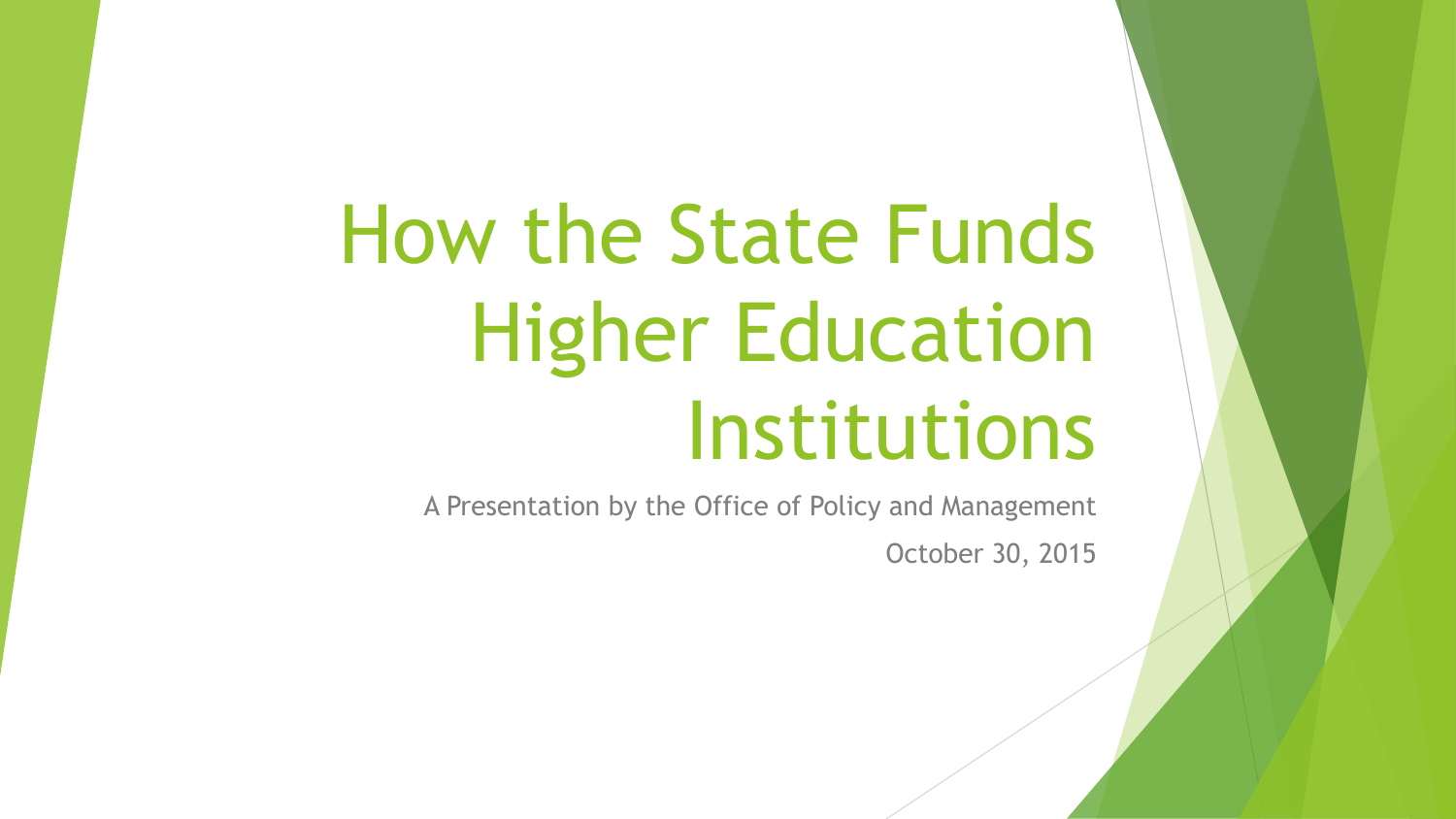#### State Support for Higher Education Institutions Comes in Four Ways:

- **Direct Appropriations to Public Institutions** (Block Grants)
- **Indirect Appropriations to Public Institutions** (GF Fringe Benefit Support)
- ▶ Bonding for Capital Improvements at Public Institutions
- **Direct Appropriations for Student Financial Aid to** Connecticut Students Attending Public or Private Institutions in the State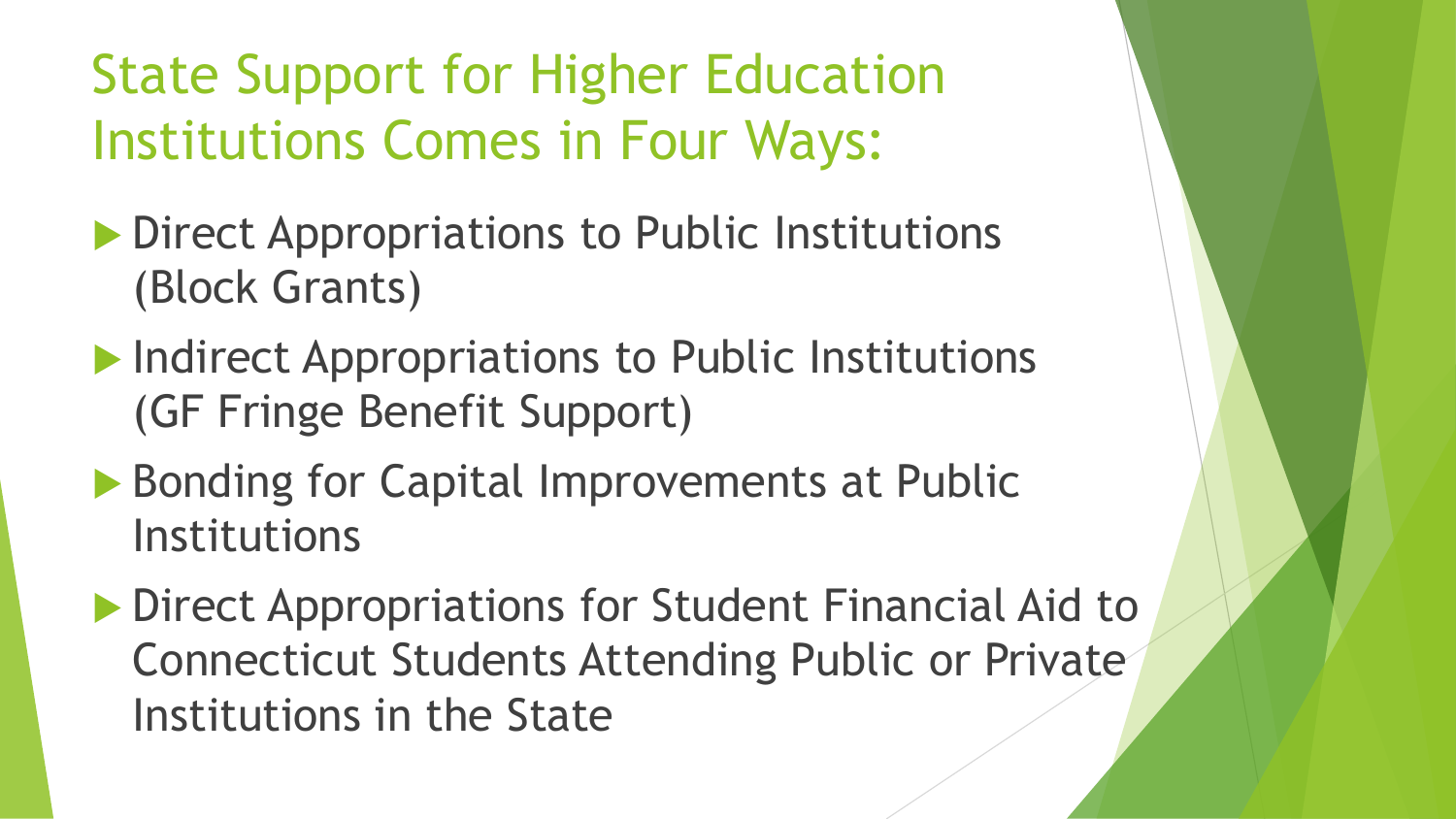## How Much of the State Budget Goes to Higher Education

 Direct Appropriations to Higher Education (for Block Grants & Student Financial Aid) is 4.3% of the FY 16 General Fund Budget – Does not capture Non-Functional Support

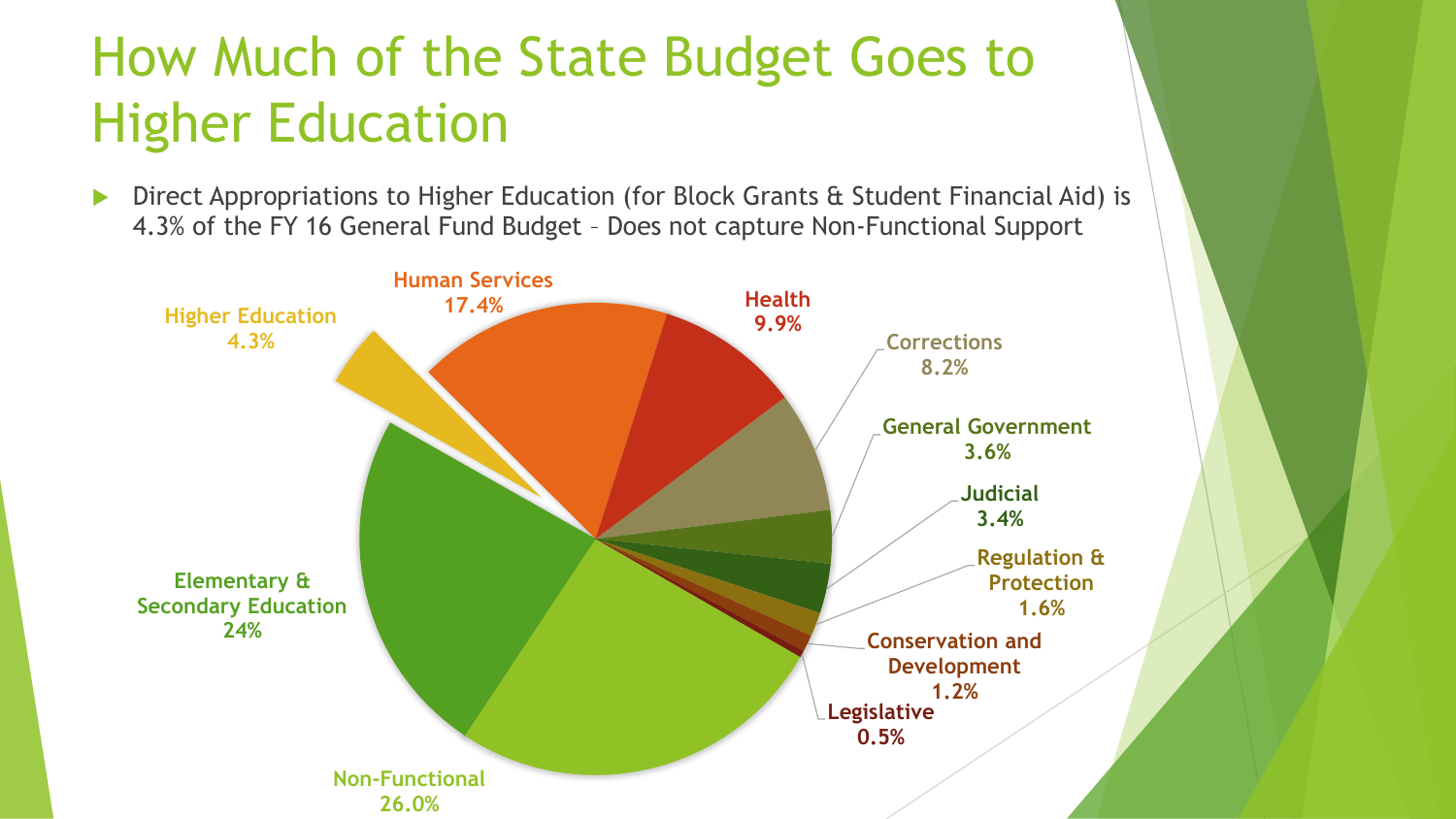#### How Higher Education Fringe Benefits are Funded

- Benefits are negotiated by SEBAC for the entire state Public Higher Education Systems cannot control these costs
- Blended rate for all fringe benefits is approximately 80%
- General Fund pays the fringe benefits for all Higher Education Employees on GF Block Grant via the Comptrollers Fringe Benefit **Accounts**
- Higher Education Employees NOT on General Fund are Paid by:
	- **Tuition Fund**
	- **Research Grant**
	- ▶ Clinical Revenue
- Comptroller Establishes Component Rates for Fringe Benefits & Other Funding Sources are "Charged Back" for those Employees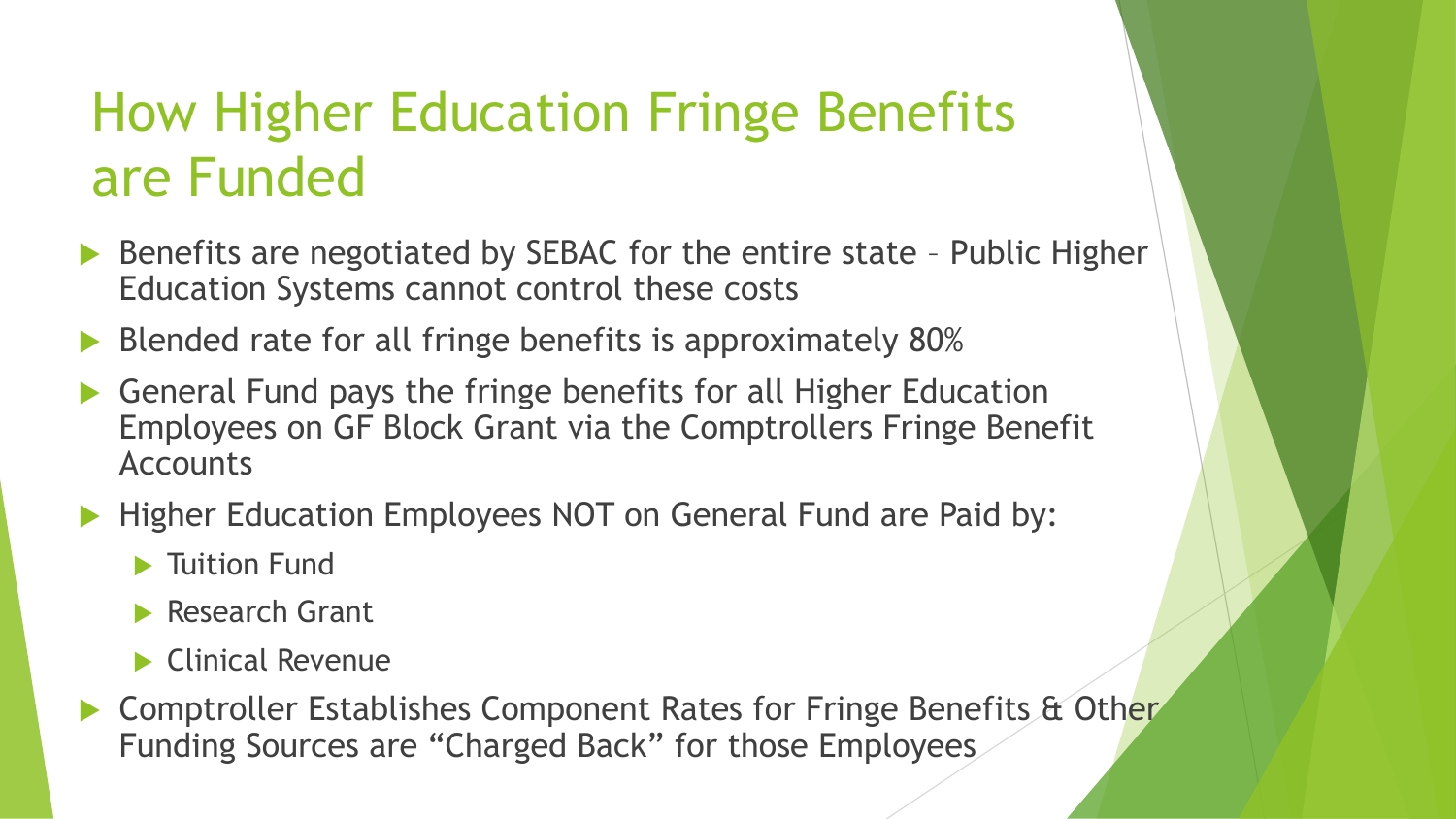#### Recognizing the Indirect Fringe Benefit Appropriations

Public Systems draw down an additional \$492.1M in GF Fringe Benefit Support

Increases GF Support by 2.7% -- Making overall GF Support for Higher Ed = 7%

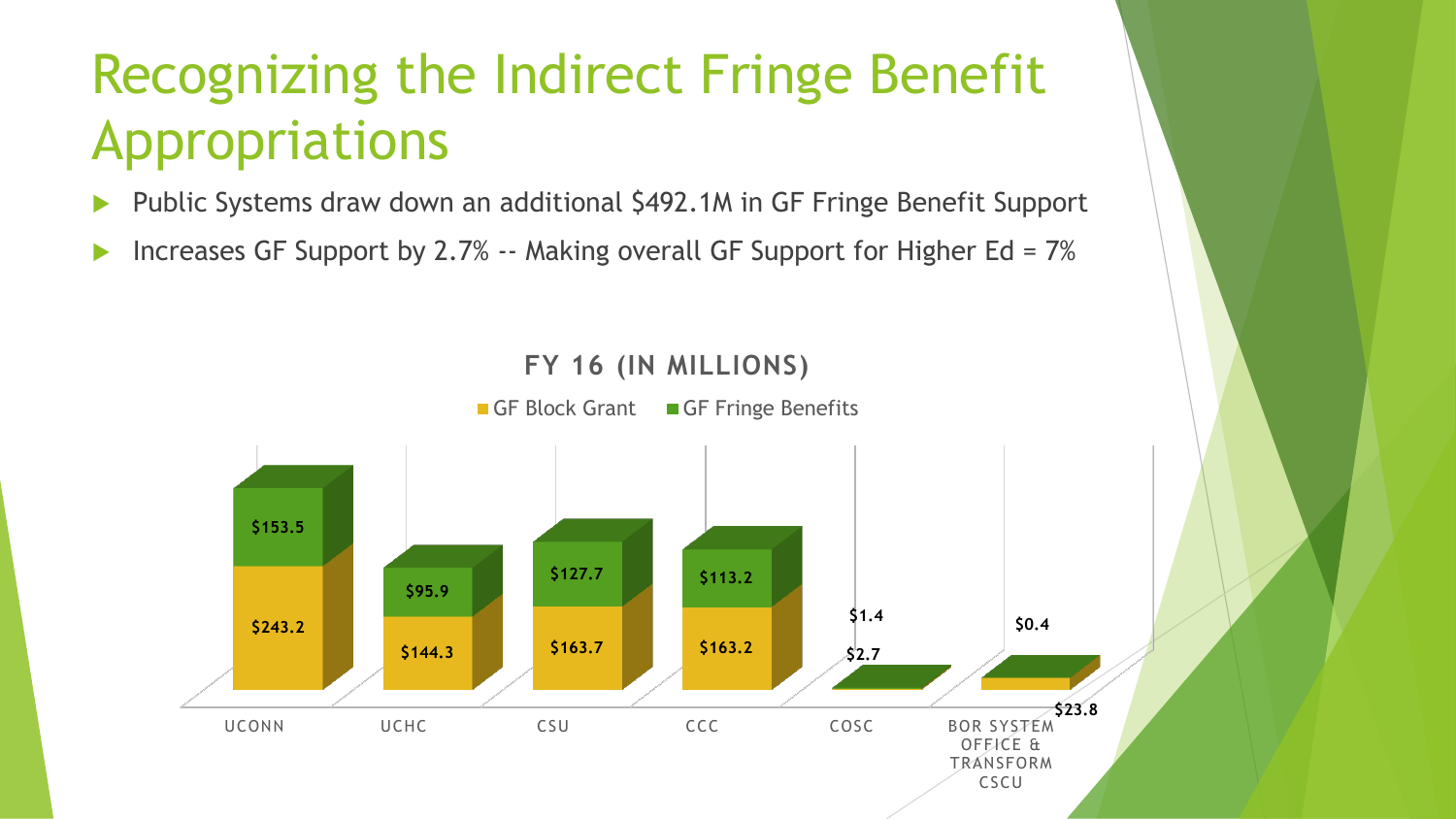#### Sources of FY 16 Operating Revenue for Board of Regents

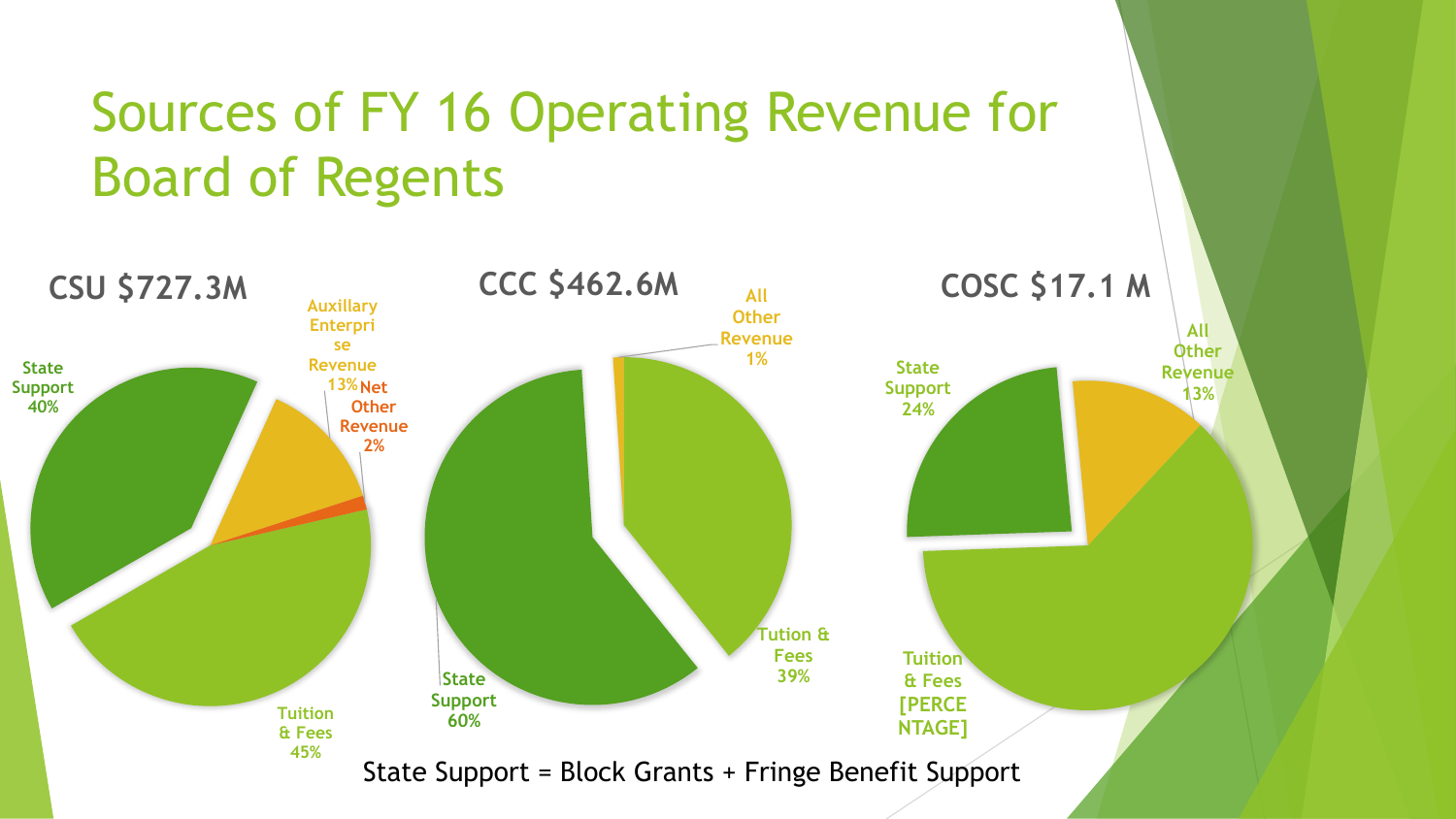#### Sources of FY 16 Operating Revenue for UConn & UConn Health Center

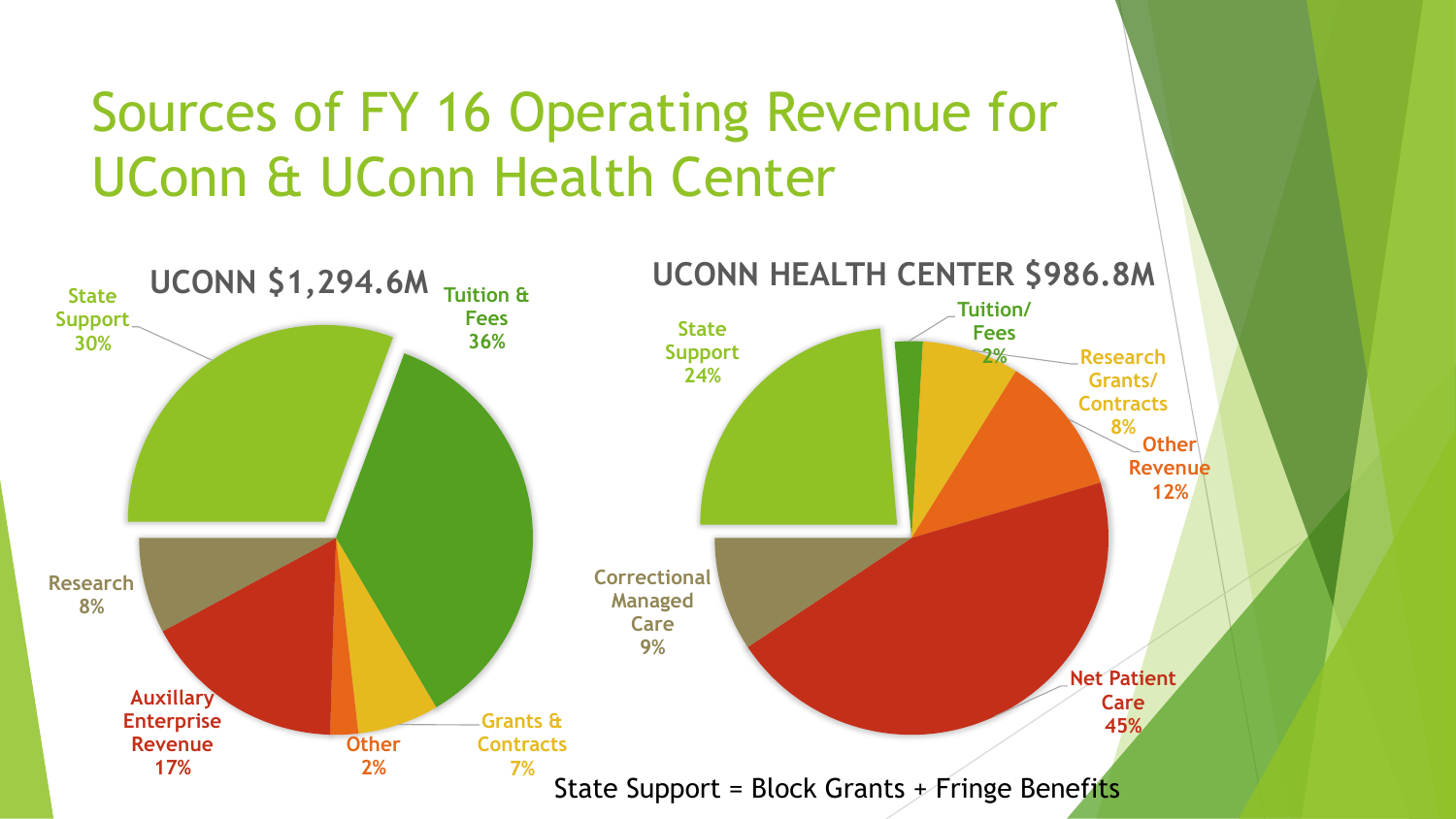#### Recognizing State Supported Bond Funds FY 16 Increased Bond Authorizations (\$3,400.8 Million)

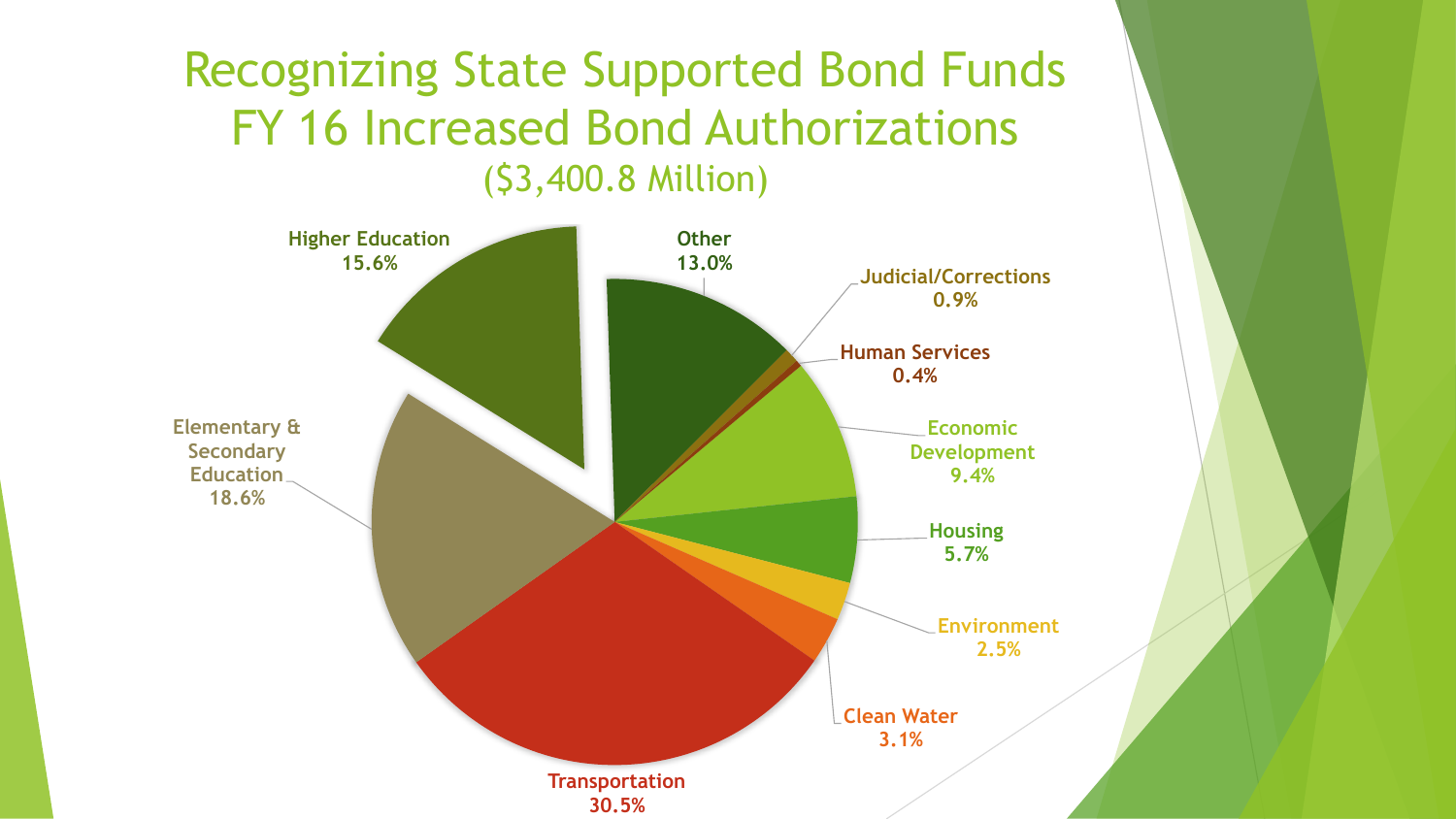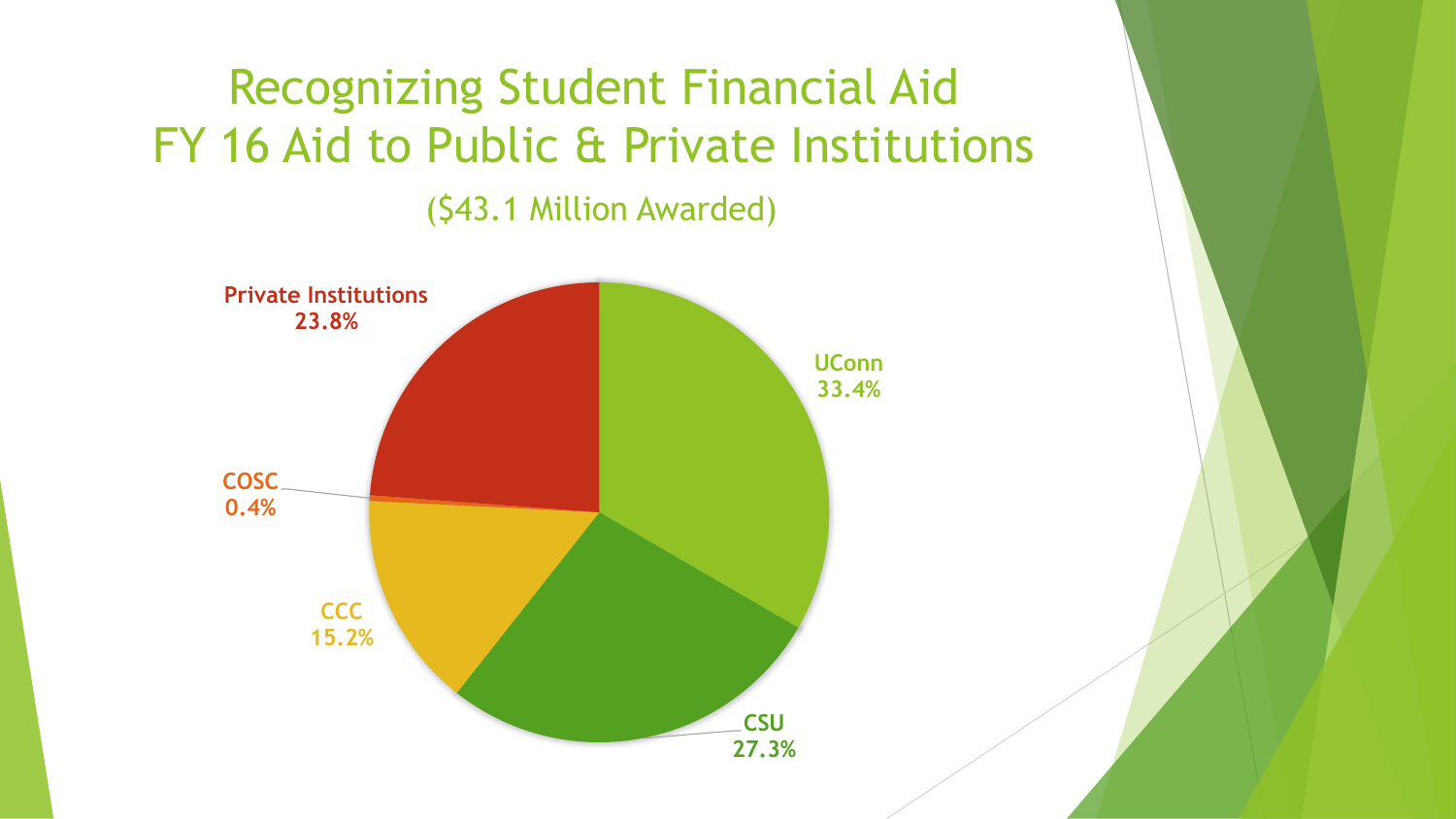#### How Are State Appropriations Determined?

- Connecticut has an Incremental Approach to Budgeting
- Block grants are calculated on a Current Services basis from the Roster
	- For EXAMPLE:
		- ▶ Take Previous Year Block Grant (Roster)
		- ▶ Add Collective Bargaining Increases
		- ▶ Add 50% of Operating & Maintenance Costs for Any New Facilities
		- "Rollout" of any Existing Initiatives or Changes in Law
		- YIELDS CURRENT SERVICES
	- ▶ Governor & Legislature Add/Subtract based on Ability to Pay & Priorities
- Indirect Appropriations (from the Comptroller's Accounts) are received at a blended rate of approximately \$0.80 on the dollar for every \$1 of Block Grant Support